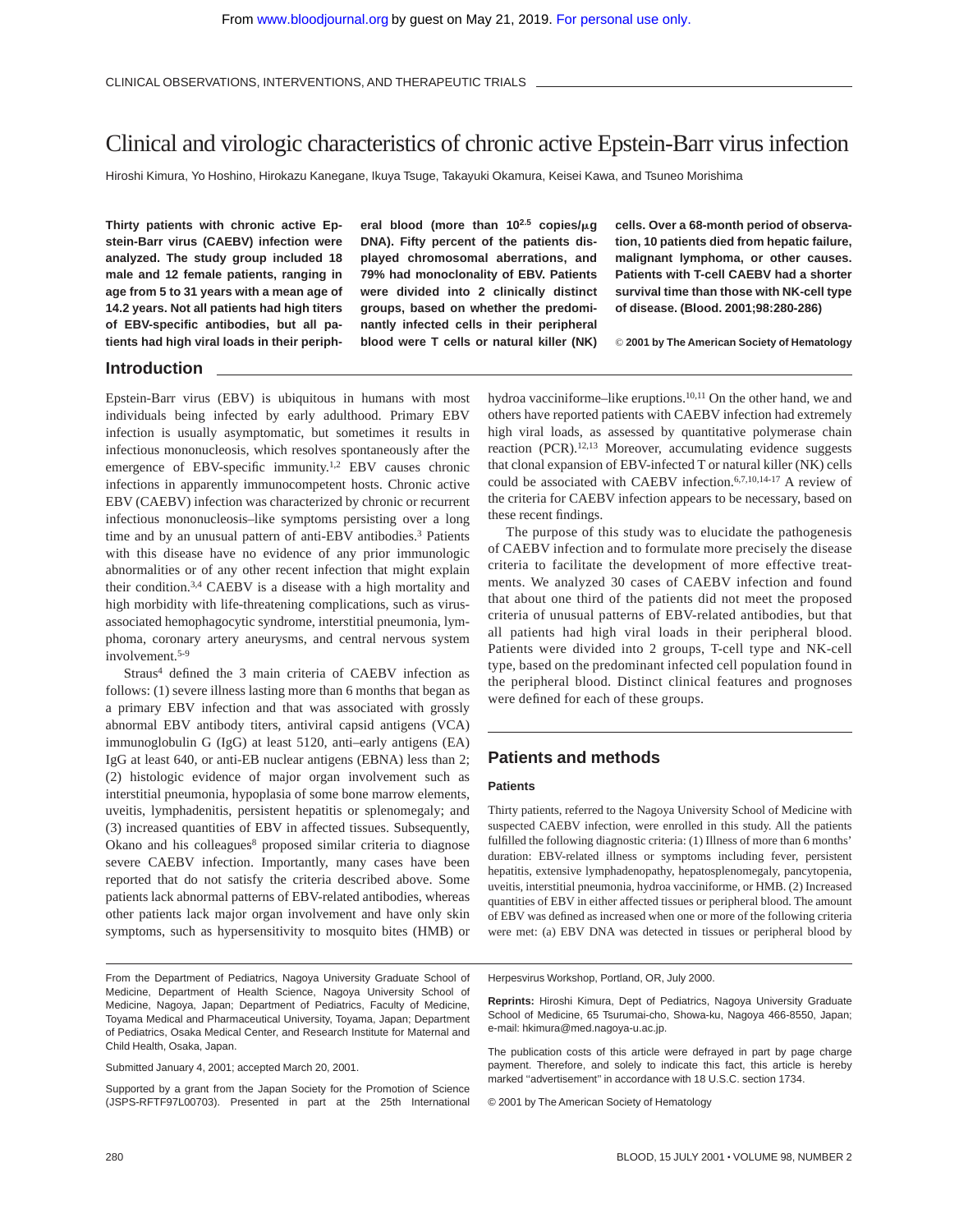Southern blot hybridization, (b) EB-encoded small RNA 1 (EBER1) RNA<sup>+</sup> cells were detected in tissues or peripheral blood, or (c) more than 102.5 copies/µg DNA were detected in peripheral blood mononuclear cells (PBMC).12 (3) No evidence of any prior immunologic abnormalities or of any other recent infection that might explain the condition. All the results for patients examined were negative for human immunodeficiency virus antibody.

Bone marrow aspiration was done in most cases, and various findings were obtained. Some patients showed normocellular marrow without any abnormal findings; others showed hypocellular marrow with mild or moderate hemophagocytosis. In all patients, however, bone marrow findings showed an absence of hematologic malignant disorders at the diagnosis of CAEBV infection.

Our disease criteria did not include antibody titers; therefore, patients with normal patterns of EBV antibodies were enrolled in this study. Patients who had 2 or more life-threatening complications were defined as having severe disease. Patients who had either one or no complications were defined as suffering mild disease.

#### **Samples**

Whole blood obtained from patients was centrifuged and separated into plasma and cell fractions. All the samples were obtained after informed consent from either patients or their parents. The cell fraction was separated into PBMC on Ficoll-Paque density gradients (Pharmacia Biotech, Piscataway, NJ). DNA was extracted from either  $2 \times 10^6$  PBMC or 200  $\mu$ L plasma using a QIAamp Blood Kit (Qiagen, Hilden, Germany) and resuspended in 50 mL distilled water.

## **Quantitation of EBV DNA**

A real-time quantitative PCR assay with a fluorogenic probe was performed using the TaqMan PCR kit and a Model 7700 Sequence Detector (PE Applied Biosystems, Foster City, CA), as previously described.12,18 The amount of EBV DNA was calculated as the number of virus copies per microgram PBMC DNA or per milliliter plasma. The EBV detection limit in this assay was approximately 10 copies/ $\mu$ g DNA for PBMC and 50 copies/mL for plasma.

## **Determination of predominantly infected cells in peripheral blood**

To determine which cells harbored EBV, the PBMC were fractionated into  $CD3^+$ ,  $CD4^+$ ,  $CD8^+$ ,  $CD16^+$ , or  $CD19^+$  cells using an immunobeads method (DynaBeads; Dynal A/S, Oslo, Norway). The fractionated cells were analyzed by either quantitative PCR or an in situ hybridization assay. The in situ hybridization assay was performed using the EBER1 probe as described previously.12 Patients were defined as having the T-cell type of disease when mainly  $CD3^+$  cells gave a positive hybridization signal with EBER1 or had larger amounts of EBV DNA than other cells in the blood sample. Patients were defined as having NK-cell type when their  $CD16<sup>+</sup>$ cells were the major group of cells harboring EBV.

#### **Southern blot hybridization**

The clonality of EBV was determined by Southern blotting using a terminal repeat probe as previously described.15,19 Genomic DNA extracted from PBMC was digested with *Bam*HI, subjected to gel electrophoresis, transferred to a nylon membrane, hybridized with a 32P-labeled *Xho*1 fragment from the terminal region of EBV, and visualized by autoradiography.

#### **Detection of chromosomal abnormalities**

The PBMC were cultured in the presence of 300 U/mL interleukin (IL) 2 for 3 to 5 days. The cells were subjected to standard cytogenetic procedures, without stimulation with phytohemagglutinin, and 20 cells in metaphase per sample were stained and counted.

## **Genetic analysis of the SAP/SH2D1A gene**

Analysis of the *SAP/SH2D1A* gene was performed as previously described.<sup>20</sup> Briefly, DNA was extracted from PBMC, and 4 exons of the *SAP/SH2D1A* gene were amplified by PCR. The sequencing reaction was performed using the BigDye terminator cycle sequencing kit (PE Applied Biosystems) with an automated ABI PRISM 310 genetic analyzer (PE Applied Biosystems).

#### **Statistical analyses**

The 2-tailed Student *t* test was used to compare the means of clinical and laboratory data for each group. The Fisher exact test was used for the comparison of clinical differences within groups. A regression analysis was used to compare EBV DNA copy numbers in PBMC and plasma. The probability of survival was estimated by the Kaplan-Meier method. The differences between 2 groups were studied by a log-rank test. *P* values less than .05 were considered statistically significant.

## **Results**

#### **Clinical manifestations of CAEBV infection**

The clinical characteristics of each patient are summarized in Table 1. Detailed clinical features of some patients have been previously described elsewhere.19,21,22 The study group consisted of 18 male and 12 female patients, ranging in age from 5 to 31 years (mean, 14.2 years). The age at onset of CAEBV infection was 1 to 27 years (mean, 8.3 years), and at time of onset 14 of 30 patients had an infectious mononucleosis–like illness. Three of the latter patients developed viral-associated hemophagocytic syndrome at that time. The treatment for each patient is shown in the Table 1. Seven patients underwent allogeneic stem cell transplantation during the period of observation. The indications for transplantation were malignant lymphoma for 4 patients, intractable hemophagocytic syndrome for 2 patients, and acute leukemia for 1 patient. During the observation period ranging from 15 to 261 months (mean, 68 months), 10 patients died; causes of death were hepatic failure (3 patients), malignant lymphoma (2 patients), transplantation-related complications (2 patients), and sepsis, myocardial infarction, and hemophagocytic syndrome (1 patient each). The overall frequencies of individual symptoms and life-threatening complications are summarized in Table 2. HMB, which was recently shown to be one of the features in CAEBV infection,10 was observed in about 40% of the patients. Calcification in the basal ganglia21 was observed in approximately 20% of the patients. Four patients had hydroa vacciniforme–like eruptions.

#### **EBV-related antibody titers at time of diagnosis**

The EBV-related antibody titers of each patient are shown in Table 1. Although most patients had high antibody titers against VCA IgG and EA IgG, only a limited number of patients fulfilled the criteria of Straus (ie, VCA IgG  $\geq$  5120, EA IgG  $\geq$  640, negative results for EBNA).<sup>4</sup> Indeed, about one third of the patients (patients 7, 9, 14, 17, 18, 23, 24, 25, and 30) did not fulfill any of the above criteria.

#### **Viral load in peripheral blood**

Peripheral blood was obtained from each patient on referral, and viral load was determined by real-time quantitative PCR (Table 1). The findings in all patients were positive for EBV DNA in PBMC and had EBV loads greater than  $10^{2.5}$  copies/ $\mu$ g DNA. On the other hand, findings in 6 patients were negative for plasma EBV DNA, although copy numbers of EBV DNA in PBMC and plasma generally correlated with each other (Figure 1). The mean copy numbers of EBV DNA were  $10^{4.2}$  copies/ $\mu$ g DNA in PBMC and 102.7 copies/mL in plasma.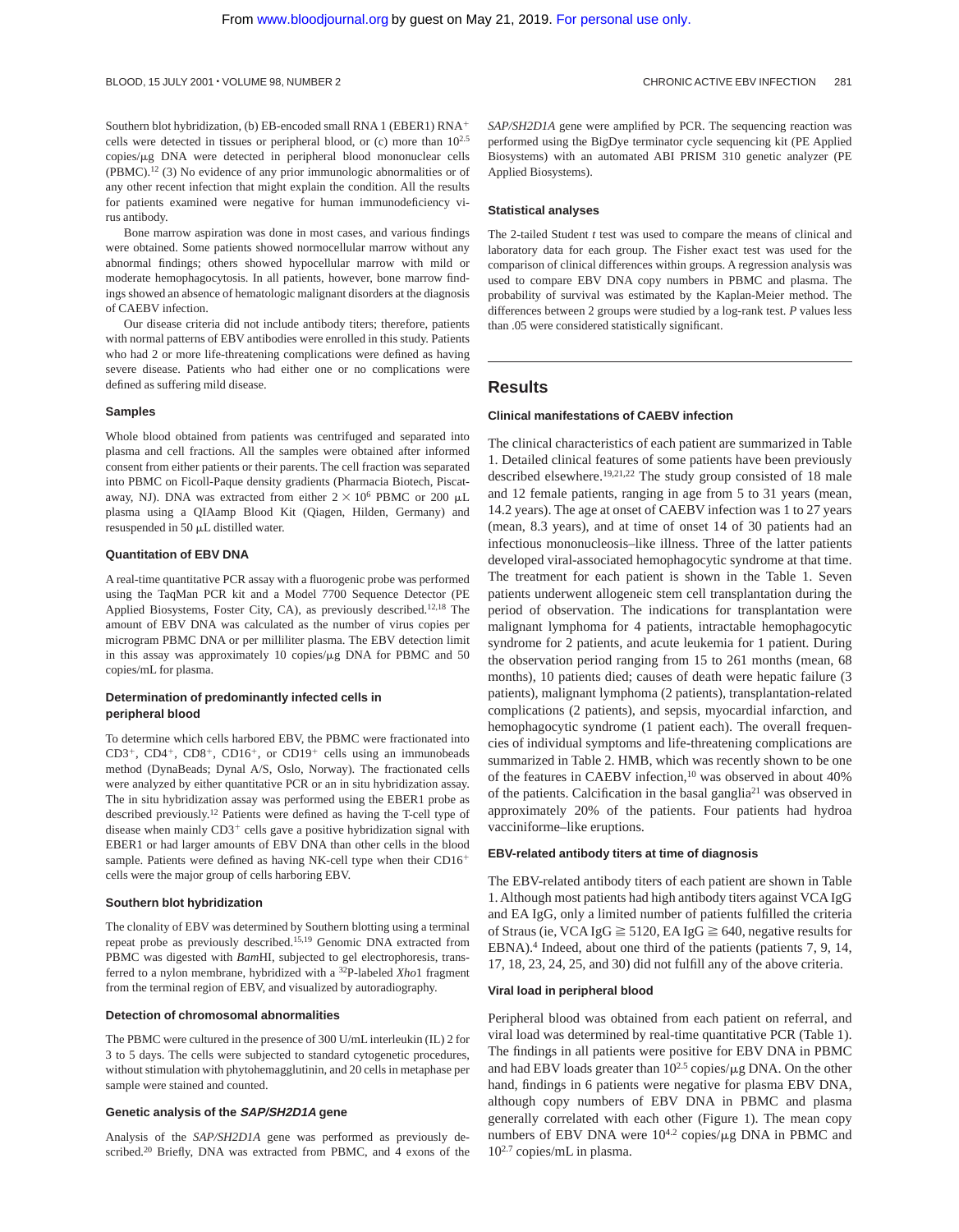#### **Table 1. Characteristics of 30 patients with chronic active Epstein-Barr virus infection**

|              |     |                 |                |         |         | EBV-related antibodies |             | EBV DNA (log)                         |                     |                                       |           |              |
|--------------|-----|-----------------|----------------|---------|---------|------------------------|-------------|---------------------------------------|---------------------|---------------------------------------|-----------|--------------|
| No.          | Sex | Age<br>(y)      | Onset<br>(y)   | Outcome | VCA IgG | EA IqG                 | <b>EBNA</b> | <b>PBMC</b><br>$(copy/\mu g)$<br>DNA) | Plasma<br>(copy/mL) | Treatment                             | Clonality | Cell type    |
| $\mathbf{1}$ | M   | 6               | $\overline{4}$ | Alive   | 5 1 2 0 | 2 5 6 0                | < 10        | 3.5                                   | 3.0                 | None                                  | n.d.      | T.           |
| 2            | M   | 6               | $\mathbf{1}$   | Alive   | 320     | 160                    | < 10        | 4.2                                   | 3.5                 | ACV, ara-A, $IFN\alpha$ , IL2         | n.d.      | T            |
| 3            | M   | 6               | 3              | Dead    | 5 1 2 0 | 2 5 6 0                | 80          | 3.6                                   | 2.8                 | ACV, ara-A, IFNa, CTL                 | mono      | T(CD8)       |
| 4            | M   | $\overline{7}$  | 6              | Dead    | 5 1 2 0 | 1 2 8 0                | 40          | 4.2                                   | 2.8                 | ACV, PSL                              | n.d.      | $\top$       |
| 5            | F   | 9               | 8              | Alive   | 5 1 2 0 | 640                    | 40          | 3.6                                   | 3.0                 | None                                  | poly      | T            |
| 6            | M   | 10 <sup>1</sup> | 8              | Dead    | 640     | 640                    | < 10        | 3.8                                   | 3.6                 | ara-A, PSL, VP16/PSL/CSA              | n.d.      | T(CD4)       |
| 7            | M   | 10              | 5              | Alive   | 1 2 8 0 | 20                     | 40          | 4.9                                   | n.d.                | CHOP, HSCT                            | mono      | T            |
| 8            | M   | 11              | 9              | Dead    | 2 5 6 0 | 5 1 2 0                | 40          | 4.3                                   | 2.9                 | ACV, GCV, IFNa, IL2, PSL              | mono      | T            |
| 9            | F   | 12              | 10             | Alive   | 640     | 160                    | 40          | 5.0                                   | 4.5                 | ACV, IFNa, IL2, PSL, CHOP             | oligo     | T(CD4)       |
| 10           | M   | 12              | 7              | Alive   | 5 1 2 0 | 2560                   | 40          | 3.5                                   | n.d.                | CHOP, HSCT                            | mono      | т            |
| 11           | F   | 13              | 11             | Dead    | 5 1 2 0 | 1 2 8 0                | 40          | 4.2                                   | 3.1                 | VP16/PSL/CSA, CHOP                    | poly      | T            |
| 12           | M   | 18              | 13             | Alive   | 1 2 8 0 | 640                    | 20          | 4.5                                   | 2.0                 | ACV, IFNa, PSL, VP16, MOPP            | n.d.      | T(CD8)       |
| 13           | M   | 18              | 11             | Alive   | 10 240  | 10 240                 | 10          | 4.0                                   | 3.6                 | <b>MOPP</b>                           | n.d.      | T            |
| 14           | F   | 19              | 14             | Dead    | 1 2 8 0 | 160                    | 40          | 4.8                                   | 4.2                 | PSL, CSA, CHOP, HSCT                  | mono      | T            |
| 15           | F   | 25              | 23             | Alive   | > 10240 | 2560                   | 10          | 3.9                                   | 2.0                 | VP16/PSL/CSA                          | mono      | T(CD4)       |
| 16           | M   | 29              | 27             | Alive   | 2 5 6 0 | 2 5 6 0                | 20          | 3.6                                   | Negative            | VP16/PSL/CSA                          | n.d.      | T            |
| 17           | M   | 5               | 3              | Alive   | 1 2 8 0 | 40                     | 80          | 4.8                                   | 3.6                 | ACV, PSL, VP16/PSL/CSA                | mono      | <b>NK</b>    |
| 18           | F   | $\overline{7}$  | 6              | Alive   | 320     | 20                     | 40          | 4.6                                   | 4.2                 | None                                  | mono      | NK           |
| 19           | F   | 12              | 4              | Alive   | 640     | 2560                   | 160         | 4.0                                   | n.d.                | ara-A                                 | mono      | NK           |
| 20           | M   | 13              | 9              | Alive   | 5 1 2 0 | 1 2 8 0                | 40          | 4.3                                   | Negative            | ACV, ara-A, PSL, VP16/PSL/CSA<br>n.d. |           | NK           |
| 21           | F   | 14              | $\overline{2}$ | Dead    | 2 5 6 0 | 320                    | < 10        | 4.8                                   | 4.2                 | ACV, ara-A, PSL, HSCT                 | mono      | NK           |
| 22           | F   | 14              | 9              | Dead    | 320     | 640                    | 40          | 4.7                                   | n.d.                | PSL, splenectomy                      | mono      | NK           |
| 23           | M   | 15              | 9              | Alive   | 40      | 10                     | 80          | 4.6                                   | 4.1                 | PSL                                   | mono      | NK           |
| 24           | M   | 16              | $\overline{2}$ | Alive   | 80      | 40                     | 10          | 4.4                                   | 4.6                 | ara-A                                 | mono      | NK           |
| 25           | M   | 17              | 12             | Alive   | 640     | n.d.                   | 10          | 3.8                                   | Negative            | VP16/PSL/CSA, HDCA, HSCT              | mono      | NK           |
| 26           | M   | 18              | 8              | Dead    | 160     | 10                     | < 10        | 4.7                                   | Negative            | VP16/PSL/CSA, HDCA, HSCT              | mono      | <b>NK</b>    |
| 27           | F   | 19              | 13             | Alive   | 10 240  | 5 1 2 0                | 160         | 4.5                                   | 3.1                 | None                                  | oligo     | NK           |
| 28           | F   | 19              | 6              | Alive   | 40      | 10                     | < 10        | 4.6                                   | Negative            | PSL                                   | n.d.      | <b>NK</b>    |
| 29           | M   | 14              | $\overline{2}$ | Alive   | 1 2 8 0 | 320                    | < 10        | 2.6                                   | Negative            | <b>PSL</b>                            | n.d.      | Unclassified |
| 30           | F   | 31              | 3              | Dead    | 640     | 20                     | 40          | 4.8                                   | 4.6                 | PSL, VP16/PSL/CSA, HSCT               | n.d.      | Unclassified |

VCA indicates viral capsid antigens; EA, early antigens; EBNA, EB nuclear antigens; PBMC, peripheral blood mononuclear cells; ACV, acyclovir; ara-A, vidarabine; IFNa, interferon-α; IL2, interleukin 2; CTL, cytotoxic T lymphocytes therapy; PSL, prednisolone; VP16, etoposide; CSA, cyclosporin A; CHOP, cyclophosphamide, daunorubicin, vincristine, prednisolone; HSCT, hematopoietic stem cell transplantation; MOPP, mechlorethamine, vincristine, procarbazine, prednisolone; HDCA, high-dose cytarabine; n.d., not done; NK, natural killer.

We also studied whether viral loads correlated with disease severity. Patients were divided into 2 groups based on the number of life-threatening complications, listed in Table 2. Patients who had 2 or more life-threatening complications had higher viral loads  $(10^{4.5 \pm 0.4}$  copies/ $\mu$ g DNA in PBMC and  $10^{3.5 \pm 1.0}$  in plasma; values are mean  $\pm$  SD) compared with patients with mild disease severity (10<sup>4.1 ± 0.6</sup> copies/µg DNA in PBMC and  $10^{2.2 \pm 1.7}$  copies/mL in plasma). The differences between the 2 groups were statistically significant in PBMC ( $P = .046$  for PBMC values and  $P = .06$  for plasma values).

In 23 patients, the viral loads were measured serially over observation periods ranging from 4 to 72 months (mean, 20 months). Alterations in the viral load are shown in Figure 2. Viral loads in patients who had not undergone transplantation did not change appreciably during this period, except in the case of a single patient (Figure 2A). Significantly, 7 patients who had undergone stem cell transplantation showed significant decreases in viral load

**Table 2. Clinical features of 30 patients with chronic active Epstein-Barr virus infection**

| Symptoms and signs             | (%) | Life-threatening complications     | (%) |
|--------------------------------|-----|------------------------------------|-----|
| Fever                          | 100 | Hemophagocytic syndrome            | 21  |
| Liver dysfunction              | 90  | Coronary artery aneurysm           | 21  |
| Splenomegaly                   | 90  | Hepatic failure                    | 18  |
| Lymphadenopathy                | 50  | Malignant lymphoma                 | 16  |
| Thrombocytopenia               | 50  | Interstitial pneumonia             | 12  |
| Anemia                         | 48  | Central nervous system involvement | 7   |
| <b>HMB</b>                     | 43  | Sepsis                             | 7   |
| Skin rash                      | 28  | Pulmonary hypertention             | 4   |
| Calcification in basal ganglia | 18  | Intestinal perforation             | 4   |
| Oral ulcer                     | 18  | Myocarditis                        | 4   |
| Hydroa vacciniforme            | 14  |                                    |     |

HMB indicates hypersensitivity to mosquito bites.



**Figure 1. Correlation of EBV DNA genome number between PBMC and plasma.** A regression analysis was used for the comparison ( $r = 0.52$ ,  $P = .006$ ). A dotted line shows the detection limit for plasma.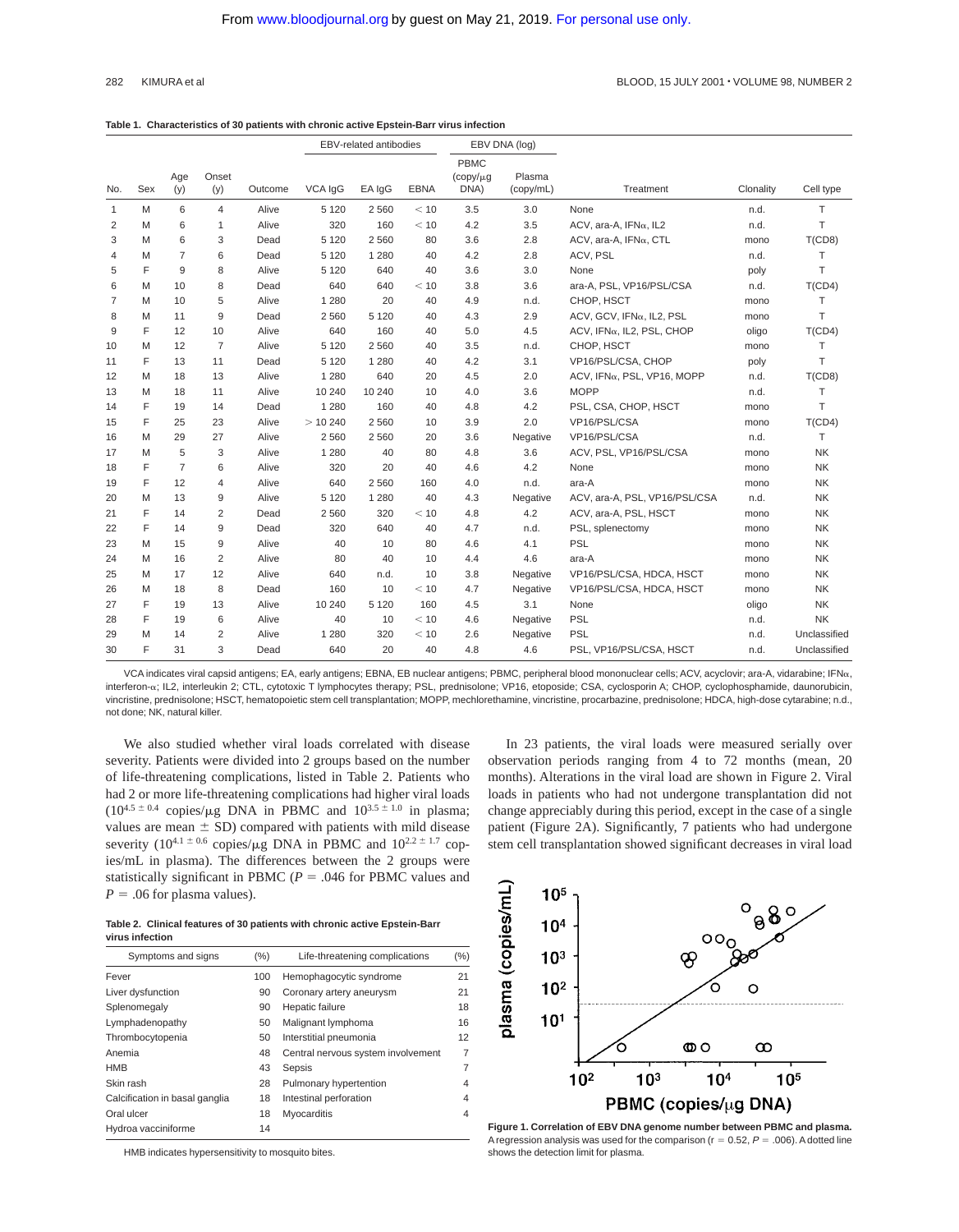

**Figure 2. Alterations in the viral load in PBMC.** Viral load was serially monitored in 23 patients and compared to the level at referral. (A) Patients without hematopoietic stem cell transplantation (n = 16). (B) Patients receiving transplants (n = 7). Dotted lines show the detection limit.

 $(< 10^{2.5}$  copies/ $\mu$ g DNA) after transplantation. Although 4 of these patients died within 60 days of transplantation, the other 3 patients have maintained low viral loads and have been free of CAEBVrelated symptoms.

#### **SAP/SH2D1A gene analysis**

X-linked lymphoproliferative syndrome (XLP), which is characterized by severe and often fatal infectious mononucleosis,<sup>23</sup> has been shown to result from a defect in the *SAP/SH2D1A* gene.<sup>24-26</sup> Because clinical characteristics of CAEBV infection might mimic those of XLP, we analyzed the *SAP/SH2D1A* gene of all 18 male patients in our study by direct sequencing. However, no mutations were found in the coding region of the gene, indicating that CAEBV infection might be differentiated from XLP.

## **Clonality and chromosomal examination**

The clonality of EBV in 19 patients was analyzed by Southern blot hybridization using an EBV terminal repeat probe and 15 (79%) were defined as monoclonal (Table 1). We examined chromosomal material from isolated PBMC. Preliminary experiments showed that a standard chromosomal examination with phytohemagglutinin was normal. Because T cells and NK cells are reported to harbor EBV in patients with CAEBV infection, we stimulated PBMC in culture with IL-2 and then carried out the cytogenetic procedures. The PBMCs of 50% (10 of 20) of the patients examined in this way exhibited aberrant chromosomal patterns (Table 3). Some patients had multiple, different aberrations. There was no chromosomal specificity in patterns or accumulations. The clinical and virologic features were compared between patients with or without chromosomal aberrations. Although no statistically significant differences were observed between the 2 groups, patients who had chromosomal aberrations appeared to have higher rate of malignancy (40% versus 10%,  $P = .15$ ). Other features were not different between the 2 groups.

## **T- and NK-cell types of CAEBV**

To determine which cells were infected with EBV, PBMC were fractionated into  $CD3^+$ ,  $CD4^+$ ,  $CD8^+$ ,  $CD16^+$ , or  $CD19^+$  cells and analyzed by either quantitative PCR or in situ hybridization. The results show that 16 of 30 patients were T-cell type (Table 1), because their  $CD3<sup>+</sup>$  cells were the predominant carriers of EBV. The T-cell type of patients were further classified as either  $CD4+$  (3) patients) or  $CD8<sup>+</sup>$  (2 patients). Twelve patients were classified as  $NK-cell$  type (Table 1), because their  $CD16<sup>+</sup>$  cells, and not their  $CD3<sup>+</sup>$  cells, were the main sources of EBV. None of patients

showed predominant B-cell infection with EBV, and 2 patients could not be classified.

The symptoms and laboratory or virologic characteristics of the T-cell and NK-cell types were compared (Table 4). The T-cell type of CAEBV infection was characterized by frequent high fever and high titers of VCA IgG and EA IgG. On the other hand, patients with the NK-cell type of infection were characterized by HMB, large granular lymphocytosis, and high IgE titers. The most striking difference observed between these 2 types was survival probability. Patients with the T-cell type of CAEBV infection had shorter survival times than those with NK-cell type of infection (Figure 3A). Because stem cell transplantation dramatically influences outcome, patients with transplantation were excluded and analyzed. Although statistical significance diminished because of the decrease of patient number, similar results were obtained (Figure 3B).

## **Discussion**

An accumulating body of evidence suggests that clonal expansion of EBV-infected T or NK cells is associated with CAEBV infection.6,7,10,14-17 In our study, most of the patients with CAEBV belonged to either the T- or NK-cell type. In healthy carriers, EBV exists latently in resting memory B cells.2 It is unclear whether the invasion of blood cells other than B cells causes CAEBV infection or the invasion is an ordinary event, but the host's immunologic abnormalities allow the expansion of these cells. Recently, a defect in the *SAP/SH2D1A* gene was implicated in XLP, a fatal lymphoproliferative disorder.24-26 Patients with XLP are exclusively boys in whom primary infection with EBV causes lymphoproliferation and severe hepatitis, mimicking CAEBV infection.<sup>23,27</sup> Therefore, we examined the *SAP/SH2D1A* gene in all the male subjects enrolled in our study, but did not find any abnormalities. However, it is

**Table 3. Chromosomal aberrations in peripheral blood mononuclear cells**

| Patient | Normal<br>karyotype |     | Chromosomal aberration                                    |                |  |  |
|---------|---------------------|-----|-----------------------------------------------------------|----------------|--|--|
| No.     | Pattern             | No. | Pattern of aberration                                     |                |  |  |
| 5       | 46.XY               | 19  | $48.XY + 1 + 3$                                           | $\mathbf{1}$   |  |  |
| 6       | 46.XY               | 19  | $46, XY, add(2)(q33), add(7)(q22), -16,$<br>$-18. + 2mar$ | 1              |  |  |
| 14      | 46, XX              | 0   | 46, XX, del(15)(q22q24)                                   | 14             |  |  |
|         |                     |     | 46, XX, add(15)(q22)                                      | $\overline{2}$ |  |  |
|         |                     |     | 46, XX, t(10; 13)(p11; q12), del(15)(q22q24)              | 1              |  |  |
|         |                     |     | $46, XX, -7, add(11)(q13), del(15)(q22q24),$              |                |  |  |
|         |                     |     | $+$ r                                                     | 1              |  |  |
|         |                     |     | $47,XX, +8, del(15)(q22q24)$                              | 1              |  |  |
|         |                     |     | 47, XX, del(15)(q22q24), + mar                            | 1              |  |  |
| 17      | 46, XY              | 19  | $47, XY, -3, del(4)(q?)$ , ?6, -7,                        | 1              |  |  |
|         |                     |     | dic(12;?)(q24;?), del(17)(q11q21),<br>$+3mar$             |                |  |  |
| 20      | 46.XY               | 19  | $47, XY, dic(9,13)(q32, q34), + 2mar$                     | 1              |  |  |
| 21      | 46, XX              | 17  | $48, XX, + X, + 3$                                        | 2              |  |  |
|         |                     |     | 46, XX, add(1)(q25)                                       | 1              |  |  |
| 22      | 46, XX              | 16  | 46, XX, add(9)(p1?)                                       | 3              |  |  |
|         |                     |     | 46, XX, t(7; 14) (q3?; q1?)                               | 1              |  |  |
| 24      | 46.XY               | 18  | 46, XY, del(2)(p13)                                       | 1              |  |  |
|         |                     |     | 46, XY, t(9; 20) (q34; q11)                               | 1              |  |  |
| 25      | 46, XY              | 19  | 46, XY, t(4; 16), (q11, q22)                              | 1              |  |  |
| $29*$   | 46, XY              | 2   | $47.XY + Y$                                               | $\overline{2}$ |  |  |

Twenty cells in metaphase were stained and counted in each patient. \*Only 4 cells in metaphase were analyzed in the patient.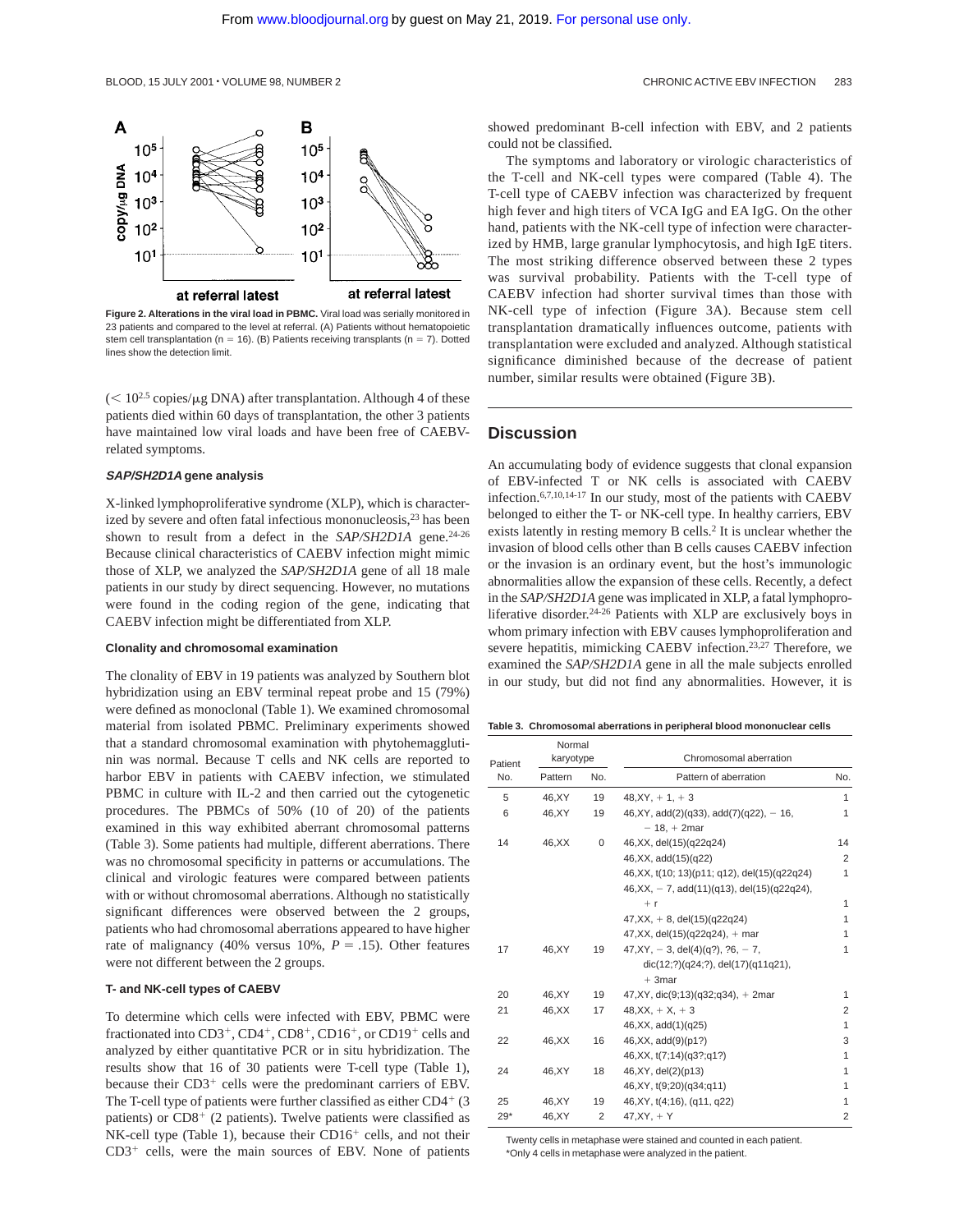| Table 4. Differences between T- and natural killer-cell type of chronic active |
|--------------------------------------------------------------------------------|
| <b>Epstein-Barr virus infection</b>                                            |

|                                           | T-cell type<br>$(n = 16)$ | NK-cell type<br>$(n = 12)$ | P     |
|-------------------------------------------|---------------------------|----------------------------|-------|
| Symptoms                                  |                           |                            |       |
| Fever, $> 1$ d/wk (%)                     | 67                        | 25                         | .04   |
| $HMB$ $%$                                 | 13                        | 75                         | .002  |
| Splenomegaly (%)                          | 73                        | 100                        | .08   |
| Large granular lymphocytosis (%)          | 13                        | 83                         | .0004 |
| Calcification in basal ganglia (%)        | 7                         | 33                         | .10   |
| Laboratory data                           |                           |                            |       |
| $lgG$ (mg/dL, mean $\pm$ SD)              | $2213 \pm 1104$           | $1682 \pm 464$             | .11   |
| $IqE$ (IU/mL, mean $\pm$ SD)              | $282 \pm 298$             | $2774 \pm 3774$            | .04   |
| VCA IgG (geometric mean titer)            | 2405                      | 446                        | .01   |
| EA IgG (geometric mean titer)             | 831                       | 119                        | .02   |
| EBNA (geometric mean titer)               | 30                        | 45                         | .24   |
| Viral load                                |                           |                            |       |
| PBMC (copies/ $\mu$ g DNA, mean $\pm$ SD) | 104.1 $\pm$ 0.5           | $10^{4.4 \pm 0.4}$         | .09   |
| Plasma (copies/mL, mean $\pm$ SD)         | $10^{2.9 \pm 1.1}$        | $10^{2.4 \pm 2.1}$         | .49   |

HMB indicates hypersensitivity to mosquito bites; VCA, viral capsid antigens; EA, early antigens; EBNA, EB nuclear antigens; PBMC, peripheral blood mononuclear cells. Fisher exact test was used to compare symptoms between groups. Student t test was used to compare the mean copy numbers of EBV-DNA or laboratory data. Bold letters indicate statistically significant results.

possible that a defect in another gene essential for regulating lymphocyte activation and proliferation may be a cause of CAEBV infection. Such a defect or single nucleotide polymorphism might influence the function of virus-specific or nonspecific lymphocytes and thereby allow the expansion of EBV-infected T or NK cells. It has been reported that EBV-infected T and NK cells express a limited range of viral antigens.1,2 EBV-infected B cells express at least 9 antigens, some of which are antigenic enough to be presented to cytotoxic T lymphocytes. This is called latent infection type 1. EBV-infected T and NK cells express only EB nuclear antigen 1 and latent membrane protein 1; this is called latent infection type  $2^{1,2}$ . The expression of viral antigens was examined in some of our patients, and they were type 2.15,19 Because these 2 proteins are less antigenic, infected cells can evade from immune surveillance by cytotoxic T lymphocytes. Therefore, they may proliferate and cause chronic infection.

There were several noteworthy differences between the T- and NK-cell types of CAEBV infection. T-cell type of disease was characterized by fever and high titers of EBV-related antibodies, whereas HMB and high IgE were observed in patients with the NK-cell type of CAEBV infection. Although not statistically significant, patients with T-cell type of CAEBV infection had higher IgG levels than those with NK-cell type. It remains unclear whether these 2 manifestations of disease represent different entities or simply appear different because of the nature of the infected cells. It is possible that EBV-infected T cells become activated and release inflammatory cytokines such as interferon- $\gamma$ , IL-6, or tumor necrosis factor- $\alpha$  (TNF- $\alpha$ ), resulting in severe inflammation and fever. In EBV-related hemophagocytic syndrome, it has been shown that viral-infected T cells release TNF- $\alpha$ and activate macrophages, resulting in massive hemophagocytosis.28,29 These activated T cells might induce polyclonal B-cell activation through cytokine release and thereby induce high levels of IgG and EBV-related antibodies. On the other hand, it is unclear why HMB and high IgE were observed in patients with NK-cell type of CAEBV infection.

We should emphasize that determining the cell type is important in predicting disease prognosis, because the survival rates were different between the 2 groups. Differences in survival rates are

particularly important in assessing treatment choices. To date, a treatment for CAEBV infection has not yet been established. Antiviral or immunomodulating agents, such as acyclovir, gancyclovir, vidarabine, interferon- $\alpha$ , and IL-2, have been tried.<sup>30-33</sup> We reported the adoptive transfer of virus-specific cytotoxic T lymphocytes to a patient with CAEBV infection.34 However, most of these reports were anecdotal and there are few confirmatory reports. Immunochemotherapy consisting of etoposide, steroids, and cyclosporin A was proposed for use in patients with advanced CAEBV infection,35 but no evidence of its efficacy is available. Recently, successful treatment of CAEBV infection by allogeneic bone marrow transplantation has been reported.22 In our study, it is clear that viral loads decreased in all patients receiving transplants, some of whom appeared to be cured. However, hematopoietic stem cell transplantation constitutes a considerable risk, because 4 of 7 patients died after transplantation. Prospective studies analyzing a larger number of patients with CAEBV infection are necessary to confirm the efficacy of transplantation and to establish safer conditioning regimens.

Oshima and colleagues<sup>36</sup> reported that chromosomal abnormality occurred in the lymph nodes of patients with CAEBV. In this study, 50% of the patients examined had chromosomal aberrations in their peripheral blood cells and 79% of patients showed monoclonality of EBV. Because there were no specific patterns of genetic aberration, and some patients displayed several different



**Figure 3. Probability of survival by Kaplan-Meier estimates.** Survival rates were compared between patients with the T-cell type and NK-cell type of CAEBV infection. The differences between groups were analyzed using a log-rank test. (A) All patients (T-cell type, 16 cases; NK-cell type, 12 cases). Probability of survival at 5 years was  $0.55 \pm 0.15$  for T-cell type and  $0.88 \pm 0.11$  for NK-cell type, respectively. (B) Patients without transplantation (T-cell type, 13 cases; NK-cell type, 9 cases). Probability of survival at 5 years was 0.41  $\pm$  0.18 for T-cell type and 0.83  $\pm$  0.15 for NK-cell type, respectively.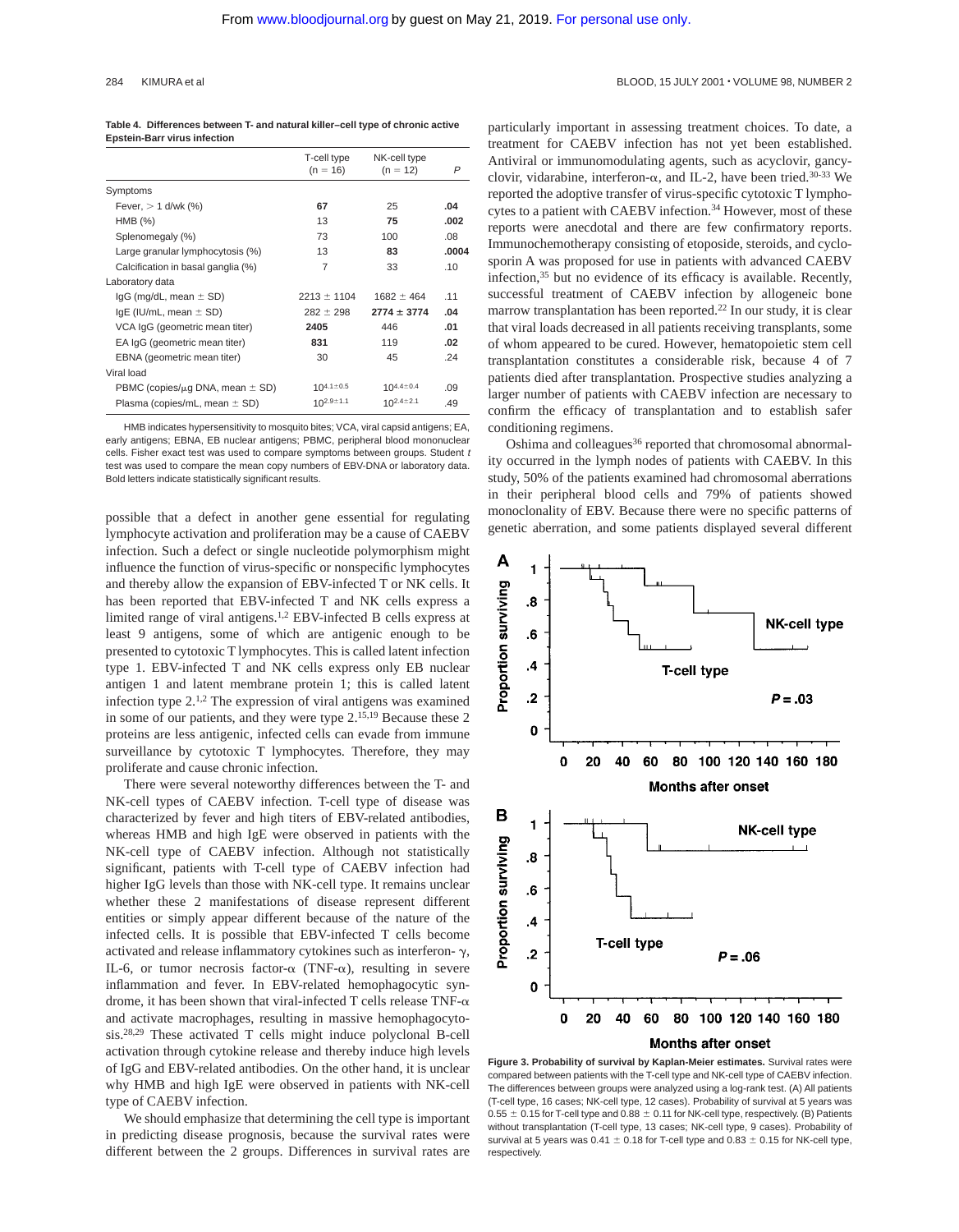aberrations, the chromosomal abnormalities seen in patients with CAEBV infection might only reflect chromosomal fragility. However, clonality of the EBV genome and chromosomal aberrations generally indicate clonal expansion of EBV-infected cells. These results indicate that clonal expansion is a common feature of CAEBV infection, and this disease might therefore be considered lymphoproliferative rather than infectious.35 In fact, patients with CAEBV infection frequently develop neoplasms such as malignant lymphoma. It would therefore be better to call the cases presented here "chronic EBV–associated lymphoproliferative disorders."

We analyzed patterns of EBV-related antibodies in 30 patients with CAEBV infection and found that approximately one third of them did not meet the previously accepted definition of CAEBV infection.4,8 These patients had symptoms typical for CAEBV infection and had extremely high EBV loads in their peripheral blood. We postulate that high titers of EBV-related antibody are not always necessary for the diagnosis of CAEBV infection. On the other hand, all the patients had more than  $10^{2.5}$  copies/ $\mu$ g EBV DNA in PBMC. Furthermore, it is of note that the copy number of EBV DNA in PBMC decreased below  $10^{2.5}$  copies/ $\mu$ g DNA in all 7 patients who underwent hematopoietic stem cell transplantation. These results indicate that viral loads greater than  $10^{2.5}$  copies/ $\mu$ g DNA can be used not only as diagnostic factors for CAEBV infection, but also as predictors of therapeutic efficacy.

Previous reports show that patients with CAEBV infection had cell-free EBV DNA in plasma, although the origin of the viral DNA is unclear.37,38 Usually, the plasma of healthy individuals does not contain EBV DNA.39,40 Therefore, the presence of EBV DNA in plasma may have significance for the diagnosis of CAEBV infection. However, it should be borne in mind that the plasma of patients with CAEBV infection did not always test positive for EBV DNA. Indeed, in this study, EBV DNA was not detected in plasma from 6 patients, whereas they had large amounts of EBV DNA in their PBMC. We recommend that PBMC, and not plasma, be used for diagnosing and monitoring patients with CAEBV infection. It is unclear why some patients did not have cell-free EBV DNA. We sometimes observed that patients with negative plasma results turned positive at a later visit. Cell-free viral DNA may fluctuate from day to day. The other possibility is that inhibitors in plasma might influence PCR reactions and cause false-negative results.

In conclusion, patients with CAEBV infection were divisible into 2 subgroups: T-cell and NK-cell CAEBV infection. Each group had different clinical features and prognosis. A high titer of EBV-related antibodies is not always a prerequisite for the diagnosis of CAEBV infection. Viral load, detected by quantitative PCR in PBMC, was useful for disease diagnosis and as an indicator of therapeutic efficacy. We propose that a viral load exceeding  $10^{2.5}$  copies/ $\mu$ g DNA be used as a diagnostic criterion for CAEBV infection.

## **Acknowledgments**

We thank Dr Stephen E. Straus, National Institutes of Health, for critical reading of the manuscript. We thank the following people for contributions to the study: Mitsuaki Hosoya, Atushi Kikuta (Fukushima Medical University), Masahiro Sako (Osaka City General Hospital), Tsutomu Oh-ishi (Saitama Children Medical Center), Yasunobu Takeoka (Osaka City University), Shiro Oshima (Osaka University), Miho Maeda (Nippon Medical School), Yutaka Nishimura (Toyohashi City Hospital), Hiroko Kurozumi (Yokohama Minami Kyosai Hospital), Shinichi Toyabe (Niigata University), Yutaka Morita (Kariya General Hospital), Yuichi Hasegawa (Tsukuba University), Chikako Kanazawa (Yamagata University), Hiroyuki Moriuchi (Nagasaki University), Reiko Ito (Ogaki City Hospital), and Hitoshi Kiyoi and Tomoki Naoe (Nagoya University).

## **References**

- 1. Rickinson AB, Kieff E. Epstein-Barr virus. In: Fields BN, Knipe DM, Howly PM, eds. Virology. Vol. 2. Philadelphia, PA: Lippincott-Raven, 1996: 2397-2446.
- 2. Cohen JI. Epstein-Barr virus infection. N Engl J Med. 2000;343:481-492.
- 3. Rickinson AB. Chronic, symptomatic Epstein-Barr virus infection. Immunol Today. 1986;7:13-14.
- 4. Straus SE. The chronic mononucleosis syndrome. J Infect Dis. 1988;157:405-412
- 5. Schooley RT, Carey RW, Miller G, et al. Chronic Epstein-Barr virus infection associated with fever and interstitial pneumonitis. Clinical and serologic features and response to antiviral chemotherapy. Ann Intern Med. 1986;104:636-643.
- 6. Jones J, Shurin S, Abramowsky C, et al. T-cell lymphomas containing Epstein-Barr viral DNA in patients with chronic Epstein-Barr virus infections. N Engl J Med. 1988;318:733-741.
- 7. Kikuta H, Taguchi Y, Tomizawa K, et al. Epstein-Barr virus genome-positive T lymphocytes in a boy with chronic active EBV infection associated with Kawasaki-like disease. Nature. 1988;333: 455-457.
- 8. Okano M, Matsumoto S, Osato T, Sakiyama Y, Thiele GM, Purtilo DT. Severe chronic active Epstein-Barr virus infection syndrome. Clin Microbiol Rev. 1991;4:129-135.
- 9. Ohga S, Takada H, Honda K, et al. Central nervous system T-cell lymphoproliferative disorder in a patient with chronic active Epstein-Barr virus infection. J Pediatr Hematol Oncol. 1999;21:42- 46.
- 10. Ishihara S, Okada S, Wakiguchi H, Kurashige T, Hirai K, Kawa-Ha K. Clonal lymphoproliferation following chronic active Epstein-Barr virus infection and hypersensitivity to mosquito bites. Am J Hematol. 1997;54:276-281.
- 11. Iwatsuki K, Xu Z, Takata M, et al. The association of latent Epstein-Barr virus infection with hydroa vacciniforme. Br J Dermatol. 1999;140:715-721.
- 12. Kimura H, Morita M, Yabuta Y, et al. Quantitative analysis of Epstein-Barr virus load by using a real-time PCR assay. J Clin Microbiol. 1999;37: 132-136.
- 13. Maeda A, Wakiguchi H, Yokoyama W, Hisakawa H, Tomoda T, Kurashige T. Persistently high Epstein-Barr virus (EBV) loads in peripheral blood lymphocytes from patients with chronic active EBV infection. J Infect Dis. 1999;179:1012-1015.
- 14. Kawa-Ha K, Ishihara S, Ninomiya T, et al. CD3 negative lymphoproliferative disease of granular lymphocytes containing Epstein-Barr viral DNA. J Clin Invest. 1989;84:51-55.
- 15. Imai S, Sugiura M, Oikawa O, et al. Epstein-Barr virus (EBV)-carrying and -expressing T-cell lines established from severe chronic active EBV infection. Blood. 1996;87:1446-1457.
- 16. Kanegane H, Bhatia K, Gutierrez M, et al. A syndrome of peripheral blood T-cell infection with Epstein-Barr virus (EBV) followed by EBV-positive T-cell lymphoma. Blood. 1998;91:2085-2091.
- 17. Quintanilla-Martinez L, Kumar S, Fend F, et al. Fulminant  $EBV(+)$  T-cell lymphoproliferative disorder following acute/chronic EBV infection: a distinct clinicopathologic syndrome. Blood. 2000; 96:443-451.
- 18. Hoshino Y, Morishima T, Kimura H, Nishikawa K, Tsurumi T, Kuzushima K. Antigen-driven expansion and contraction of CD8+-activated T cells in primary EBV infection. J Immunol. 1999;163: 5735-5740.
- 19. Tsuge I, Morishima T, Morita M, Kimura H, Kuzushima K, Matsuoka H. Characterization of Epstein-Barr virus (EBV)-infected natural killer (NK) cell proliferation in patients with severe mosquito allergy; establishment of an IL-2-dependent NKlike cell line. Clin Exp Immunol. 1999;115:385- 392.
- 20. Honda K, Kanegane H, Eguchi M, et al. Large deletion of the X-linked lymphoproliferative disease gene detected by fluorescence in situ hybridization. Am J Hematol. 2000;64:128-132.
- 21. Morita M, Tsuge I, Matsuoka H, et al. Calcification in the basal ganglia with chronic active Epstein-Barr virus infection. Neurology. 1998;40:1485- 1488.
- 22. Okamura T, Hatsukawa Y, Arai H, Inoue M, Kawa K. Blood stem-cell transplantation for chronic active Epstein-Barr virus with lymphoproliferation. Lancet. 2000;356:223-224.
- 23. Purtilo DT, Cassel CK, Yang JP, Harper R. X-linked recessive progressive combined variable immunodeficiency (Duncan's disease). Lancet. 1975;1:935-940.
- 24. Sayos J, Wu C, Morra M, et al. The X-linked lymphoproliferative-disease gene product SAP regulates signals induced through the co-receptor SLAM. Nature. 1998;395:462-469.
- 25. Coffey AJ, Brooksbank RA, Brandau O, et al.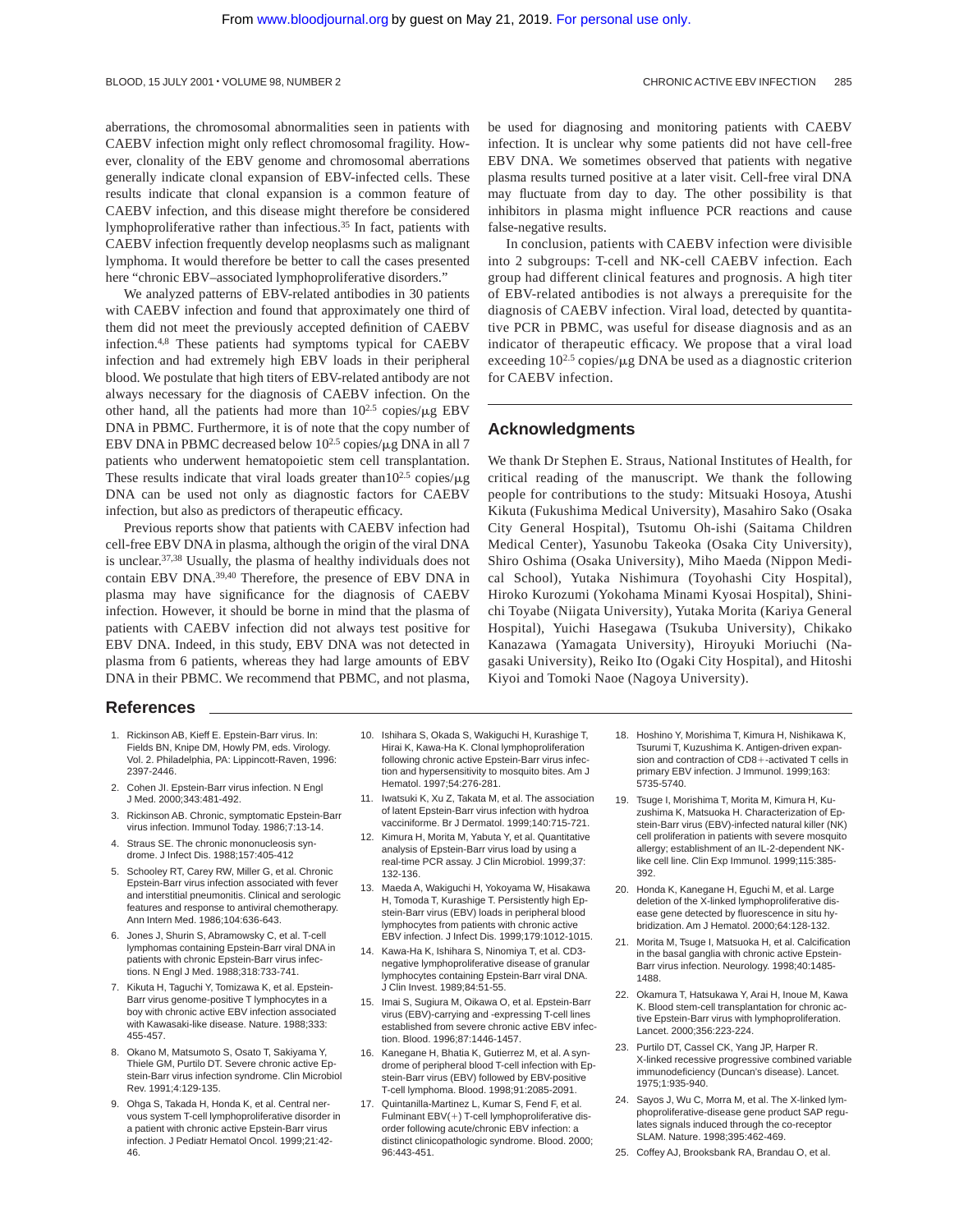Host response to EBV infection in X-linked lymphoproliferative disease results from mutations in an SH2-domain encoding gene. Nat Genet. 1998; 20:129-135.

- 26. Nichols KE, Harkin DP, Levitz S, et al. Inactivating mutations in an SH2 domain-encoding gene in X-linked lymphoproliferative syndrome. Proc Natl Acad Sci U S A. 1998;95:13765-13770.
- 27. Markin RS. Manifestations of Epstein-Barr virusassociated disorders in liver. Liver. 1994;14:1-13.
- 28. Kawaguchi H, Miyashita T, Herbst H, et al. Epstein-Barr virus-infected T lymphocytes in Epstein-Barr virus-associated hemophagocytic syndrome. J Clin Invest. 1993;92:1444-1450.
- 29. Lay JD, Tsao CJ, Chen JY, Kadin ME, Su IJ. Upregulation of tumor necrosis factor-alpha gene by Epstein-Barr virus and activation of macrophages in Epstein-Barr virus-infected T cells in the pathogenesis of hemophagocytic syndrome. J Clin Invest. 1997;100:1969-1979.
- 30. Kawa-Ha K, Franco E, Doi S, et al. Successful treatment of chronic active Epstein-Barr virus in-

fection with recombinant interleukin-2. Lancet. 1987;1:154.

- 31. Wakiguchi H, Fujieda M, Okada T, Tomoda T, Kurashige T. Treatment of chronic active Epstein-Barr virus infection by combination of adenine arabinoside (ara-A) and interferon. Jpn J Pediatr. 1989;42:2022-2025.
- 32. Ishida Y, Yokota Y, Tauchi H, et al. Ganciclovir for chronic active Epstein-Barr virus infection. Lancet. 1993;341:560-561.
- 33. Sakai Y, Ohga S, Tonegawa Y, et al. Interferonalpha therapy for chronic active Epstein-Barr virus infection: potential effect on the development of T-lymphoproliferative disease. J Pediatr Hematol Oncol. 1998;20:342-346.
- 34. Kuzushima K, Yamamoto M, Kimura H, et al. Establishment of anti-Epstein-Barr virus (EBV) cellular immunity by adoptive transfer of virus-specific cytotoxic T lymphocytes from an HLAmatched sibling to a patient with severe chronic active EBV infection. Clin Exp Immunol. 1996; 103:192-198.
- 35. Kawa K. Epstein-Barr virus-associated diseases in humans. Int J Hematol. 2000;71:108-117.
- 36. Ohshima K, Suzumiya J, Ohga S, Ohgami A, Kikuchi M. Integrated Epstein-Barr virus (EBV) and chromosomal abnormality in chronic active EBV infection. Int J Cancer. 1997;71:943-947.
- 37. Yamamoto M, Kimura H, Hironaka T, et al. Detection and quantification of virus DNA in plasma of patients with Epstein-Barr virus-associated diseases. J Clin Microbiol. 1995;33:1765-1768.
- 38. Kanegane H, Wakiguchi H, Kanegane C, Kurashige T, Miyawaki T, Tosato G. Increased cell-free viral DNA in fatal cases of chronic active Epstein-Barr virus infection. Clin Infect Dis. 1999;28:906- 909.
- 39. Gan YJ, Sullivan JL, Sixbey JW. Detection of cellfree Epstein-Barr virus DNA in serum during acute infectious mononucleosis. J Infect Dis. 1994;170:436-439.
- 40. Kimura H, Nishikawa K, Hoshino Y, Sofue A, Nishiyama Y, Morishima T. Monitoring of cell-free viral DNA in primary Epstein-Barr virus infection. Med Microbiol Immunol. 2000;188:197-202.